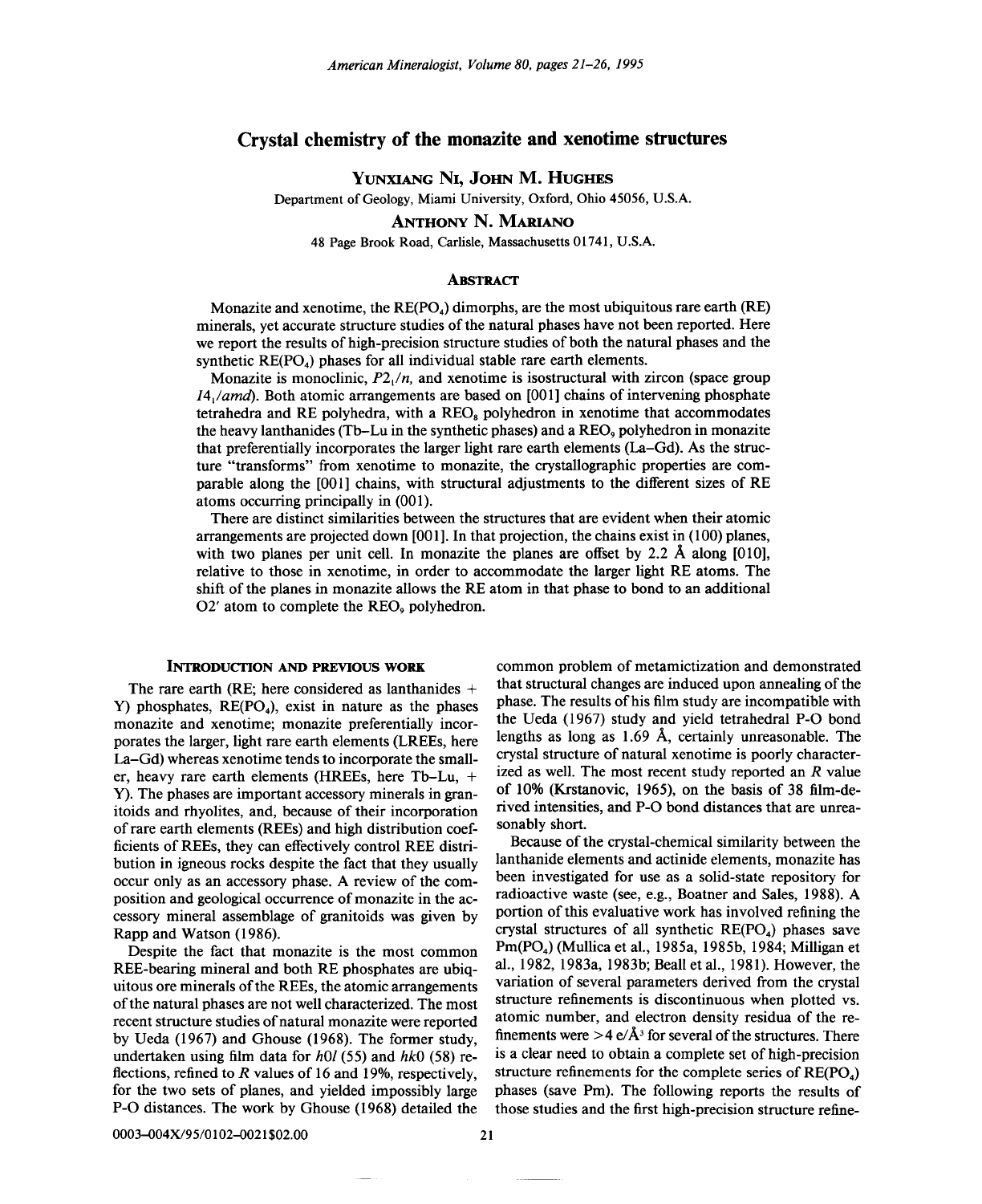| Phases                                                                                                                                                 | Monazite*                                                                                                                                                                                                             | La(PO <sub>a</sub> )                                                                                                                                                                                                  | Ce(PO <sub>4</sub> )                                                                                                                                                                                                  | Pr(PO4)                                                                                                                                                                                                               | Nd(PO <sub>a</sub> )                                                                                                                                                                                                  | Sm(PO <sub>4</sub> )                                                                                                                                                                                                  | Eu(PO <sub>A</sub> )                                                                                                                                                                                     | Gd(PO <sub>4</sub> )                                                                                                                                                                                     |
|--------------------------------------------------------------------------------------------------------------------------------------------------------|-----------------------------------------------------------------------------------------------------------------------------------------------------------------------------------------------------------------------|-----------------------------------------------------------------------------------------------------------------------------------------------------------------------------------------------------------------------|-----------------------------------------------------------------------------------------------------------------------------------------------------------------------------------------------------------------------|-----------------------------------------------------------------------------------------------------------------------------------------------------------------------------------------------------------------------|-----------------------------------------------------------------------------------------------------------------------------------------------------------------------------------------------------------------------|-----------------------------------------------------------------------------------------------------------------------------------------------------------------------------------------------------------------------|----------------------------------------------------------------------------------------------------------------------------------------------------------------------------------------------------------|----------------------------------------------------------------------------------------------------------------------------------------------------------------------------------------------------------|
| Unit cells by least squares (unconstrained)                                                                                                            |                                                                                                                                                                                                                       |                                                                                                                                                                                                                       |                                                                                                                                                                                                                       |                                                                                                                                                                                                                       |                                                                                                                                                                                                                       |                                                                                                                                                                                                                       |                                                                                                                                                                                                          |                                                                                                                                                                                                          |
| <i>a</i> (Å)<br>b (Å)<br>c (Å)<br>$\alpha$ (°)<br>$\beta$ (°)<br>$\gamma$ (°)<br>No. collected                                                         | 6.7902(10)<br>7.0203(6)<br>6.4674(7)<br>90.007(8)<br>103.38(1)<br>89.989(9)<br>3541                                                                                                                                   | 6.8313(10)<br>7.0705(9)<br>6.5034(9)<br>89.993(11)<br>103.27(1)<br>89.981(11)<br>1945                                                                                                                                 | 6.7880(10)<br>7.0163(8)<br>6.4650(7)<br>89.997(9)<br>103.43(1)<br>90.011(10)<br>1910                                                                                                                                  | 6.7596(8)<br>6.9812(10)<br>6.4344(9)<br>89.997(11)<br>103.53(1)<br>89.979(10)<br>1884                                                                                                                                 | 6.7352(10)<br>6.9500(9)<br>6.4049(8)<br>90.004(10)<br>103.68(1)<br>89.967(11)<br>1860                                                                                                                                 | 6.6818(12)<br>6.8877(9)<br>6.3653(9)<br>89.982(11)<br>103.86(1)<br>89.979(12)<br>1812                                                                                                                                 | 6.6613(10)<br>6.8618(9)<br>6.3491(8)<br>90.005(11)<br>103.96(1)<br>89.975(12)<br>1797                                                                                                                    | 6.6435(9)<br>6.8414(10)<br>6.3281(6)<br>90.013(9)<br>103.976(9)<br>89.983(11)<br>1778                                                                                                                    |
| No. unique                                                                                                                                             | 945                                                                                                                                                                                                                   | 891                                                                                                                                                                                                                   | 943                                                                                                                                                                                                                   | 861                                                                                                                                                                                                                   | 851                                                                                                                                                                                                                   | 827                                                                                                                                                                                                                   | 819                                                                                                                                                                                                      | 811                                                                                                                                                                                                      |
| No. $> 3\sigma$ ,<br>$R_{\rm merge}$<br>R<br>R.,                                                                                                       | 774<br>0.012<br>0.015<br>0.023                                                                                                                                                                                        | 790<br>0.014<br>0.017<br>0.026                                                                                                                                                                                        | 717<br>0.011<br>0.014<br>0.019                                                                                                                                                                                        | 753<br>0.012<br>0.016<br>0.021                                                                                                                                                                                        | 763<br>0.010<br>0.015<br>0.017                                                                                                                                                                                        | 732<br>0.013<br>0.016<br>0.019                                                                                                                                                                                        | 712<br>0.012<br>0.016<br>0.019                                                                                                                                                                           | 710<br>0.011<br>0.016<br>0.019                                                                                                                                                                           |
|                                                                                                                                                        | Largest peaks on difference maps (e/Å <sup>3</sup> )                                                                                                                                                                  |                                                                                                                                                                                                                       |                                                                                                                                                                                                                       |                                                                                                                                                                                                                       |                                                                                                                                                                                                                       |                                                                                                                                                                                                                       |                                                                                                                                                                                                          |                                                                                                                                                                                                          |
| $^{(+)}$<br>$(-)$                                                                                                                                      | 0.741<br>0.704                                                                                                                                                                                                        | 0.897<br>1.023                                                                                                                                                                                                        | 0.653<br>0.632                                                                                                                                                                                                        | 0.971<br>1.276                                                                                                                                                                                                        | 0.841<br>0.995                                                                                                                                                                                                        | 0.885<br>1.236                                                                                                                                                                                                        | 1.039<br>0.884                                                                                                                                                                                           | 1.073<br>1.265                                                                                                                                                                                           |
|                                                                                                                                                        |                                                                                                                                                                                                                       |                                                                                                                                                                                                                       |                                                                                                                                                                                                                       | <b>Atomic positions</b>                                                                                                                                                                                               |                                                                                                                                                                                                                       |                                                                                                                                                                                                                       |                                                                                                                                                                                                          |                                                                                                                                                                                                          |
| REX<br>у<br>z<br>$B(\AA^2)$<br>P x<br>у<br>z<br>$B(\AA^2)$<br>01x<br>у<br>z<br>$B(\lambda^2)$<br>O <sub>2</sub> $x$<br>у<br>z<br>$B(\lambda^2)$<br>O3x | 0.28152(4)<br>0.15929(4)<br>0.10006(4)<br>0.329(4)<br>0.3048(2)<br>0.1630(2)<br>0.6121(2)<br>0.31(2)<br>0.2501(5)<br>0.0068(5)<br>0.4450(5)<br>0.63(6)<br>0.3814(5)<br>0.3307(6)<br>0.4975(6)<br>0.69(6)<br>0.4742(6) | 0.28154(2)<br>0.16033(2)<br>0.10068(2)<br>0.294(3)<br>0.3047(1)<br>0.1639(1)<br>0.6121(1)<br>0.33(1)<br>0.2503(4)<br>0.0077(4)<br>0.4477(4)<br>0.78(4)<br>0.3799(4)<br>0.3315(3)<br>0.4964(4)<br>0.61(4)<br>0.4748(4) | 0.28182(2)<br>0.15914(2)<br>0.10008(2)<br>0.431(3)<br>0.3047(1)<br>0.1635(1)<br>0.6124(1)<br>0.51(1)<br>0.2508(4)<br>0.0055(4)<br>0.4458(4)<br>0.93(4)<br>0.3811(4)<br>0.3320(3)<br>0.4982(4)<br>0.80(4)<br>0.4745(4) | 0.28177(2)<br>0.15862(3)<br>0.09988(2)<br>0.351(3)<br>0.3040(1)<br>0.1630(1)<br>0.6127(1)<br>0.36(1)<br>0.2498(4)<br>0.0051(4)<br>0.4441(4)<br>0.69(4)<br>0.3816(4)<br>0.3327(4)<br>0.4990(4)<br>0.67(4)<br>0.4744(4) | 0.28178(3)<br>0.15806(3)<br>0.09950(3)<br>0.280(3)<br>0.3037(1)<br>0.1626(1)<br>0.6127(1)<br>0.30(1)<br>0.2502(4)<br>0.0046(4)<br>0.4430(4)<br>0.67(5)<br>0.3815(4)<br>0.3331(4)<br>0.4987(4)<br>0.61(4)<br>0.4747(4) | 0.28153(3)<br>0.15638(3)<br>0.09813(3)<br>0.228(3)<br>0.3034(2)<br>0.1618(2)<br>0.6130(2)<br>0.25(2)<br>0.2499(5)<br>0.0020(5)<br>0.4405(5)<br>0.57(6)<br>0.3822(5)<br>0.3341(5)<br>0.5008(5)<br>0.57(5)<br>0.4748(5) | 0.28152(3)<br>0.15595(3)<br>0.09757(3)<br>0.193(3)<br>0.3029(1)<br>0.1615(1)<br>0.6130(1)<br>0.24(1)<br>0.2513(4)<br>0.0012(4)<br>0.4409(4)<br>0.68(5)<br>0.3833(4)<br>0.3350(4)<br>0.5017(4)<br>0.52(5) | 0.28150(3)<br>0.15529(3)<br>0.09695(3)<br>0.306(3)<br>0.3031(2)<br>0.1612(2)<br>0.6131(2)<br>0.38(2)<br>0.2539(5)<br>0.0013(5)<br>0.4385(5)<br>0.80(6)<br>0.3837(5)<br>0.3346(5)<br>0.5024(5)<br>0.66(5) |
| у<br>z<br>$B(\AA^2)$<br>04x<br>у<br>z<br>$B(\AA^2)$                                                                                                    | 0.1070(6)<br>0.8037(6)<br>0.73(6)<br>0.1274(5)<br>0.2153(5)<br>0.7104(6)<br>0.63(6)                                                                                                                                   | 0.1071(4)<br>0.8018(4)<br>0.63(4)<br>0.1277(3)<br>0.2168(3)<br>0.7101(4)<br>0.66(4)                                                                                                                                   | 0.1054(4)<br>0.8042(4)<br>0.84(4)<br>0.1268(3)<br>0.2164(4)<br>0.7108(4)<br>0.77(4)                                                                                                                                   | 0.1046(4)<br>0.8057(4)<br>0.63(4)<br>0.1260(4)<br>0.2150(4)<br>0.7120(4)<br>0.62(4)                                                                                                                                   | 0.1040(4)<br>0.8073(4)<br>0.62(5)<br>0.1249(4)<br>0.2153(4)<br>0.7127(4)<br>0.52(4)                                                                                                                                   | 0.1025(5)<br>0.8102(5)<br>0.56(5)<br>0.1217(5)<br>0.2125(5)<br>0.7113(5)<br>0.57(5)                                                                                                                                   | 0.4743(4)<br>0.1022(4)<br>0.8116(4)<br>0.53(5)<br>0.1204(4)<br>0.2135(4)<br>0.7119(5)<br>0.48(4)                                                                                                         | 0.4729(5)<br>0.1016(5)<br>0.8126(5)<br>0.62(5)<br>0.1187(5)<br>0.2138(5)<br>0.7131(5)<br>0.67(5)                                                                                                         |
| * Natural sample.                                                                                                                                      |                                                                                                                                                                                                                       |                                                                                                                                                                                                                       |                                                                                                                                                                                                                       |                                                                                                                                                                                                                       |                                                                                                                                                                                                                       |                                                                                                                                                                                                                       |                                                                                                                                                                                                          |                                                                                                                                                                                                          |

TABLE 1. Crystal data and results of structure refinements for monazite structure phases

ments of natural monazite and xenotime and elucidates the relationship between the two structures.

## EXPERIMENTAL METHODS

The crystals of 14 synthetic  $RE(PO<sub>4</sub>)$  phases were obtained from L. Boatner of Oak Ridge National Laboratory. The synthesis methods are described in the structure studies cited above. The specimen of natural monazite- (Ce) is a euhedral, optical-quality crystal from the Kangankunde carbonatite, Malawi. By wet chemical analysis of the REEs, its formula is  $(Ce_{0.51}La_{0.29}Nd_{0.14}Pr_{0.05}Sm_{0.01})_{21.00}$  $(PO<sub>4</sub>)$ . The natural xenotime- $(Y)$  sample is from the Nanling granitoid, southeast China. It is a euhedral, optical-quality crystal; electron microprobe analysis of the crystal gave  $(Y_{0.77}Dy_{0.07}Er_{0.05}Yb_{0.03}Gd_{0.02}Ho_{0.02}Ca_{0.01})_{20.97}$  $(P_{1.01}Si_{0.01})_{\Sigma1.02}O_4$ . The atomic arrangements of natural monazite-(Ce) and xenotime-(Y) ultimately were refined to  $R = 0.015$  and 0.016, respectively, in part attesting to the quality of the crystals. To obviate absorption effects, small crystals (0.07-0.16 mm) were used in data collection.

X-ray intensity data were collected using a CAD4 automated diffractometer, with graphite-monochromated  $MoK\alpha$  radiation. Unit-cell dimensions were determined by least-squares refinement of 25 automatically centered reflections and are given in Tables 1 and 2. The axial dimensions vary systematically with  $Z_{RE}$ , as noted in Figure 1. The unit-cell dimensions are predictable from the equations noted in that figure, which also allows prediction of the mean radius of the RE occupant of the  $RE(PO<sub>4</sub>)$ phase from the unit-cell dimensions. The equations were derived from the data obtained from the synthetic crystals, and the predicted mean radius of the RE occupant of the natural phases and mean radius as calculated from the chemical analysis are in good agreement. It can be noted that the unit cell of  $Tb(PO_4)$  xenotime is larger than that of  $Gd(PO_4)$  monazite, despite the fact that  $Tb^{3+}$  is smaller than  $Gd^{3+}$ , demonstrating a more closely packed o array in monazite than in xenotime.

Data were collected in a  $\theta$ -2 $\theta$  mode to 60° 2 $\theta$ , except for  $Lu(PO<sub>4</sub>)$  (to 64°); a hemisphere of data was collected for all the samples except natural monazite, for which a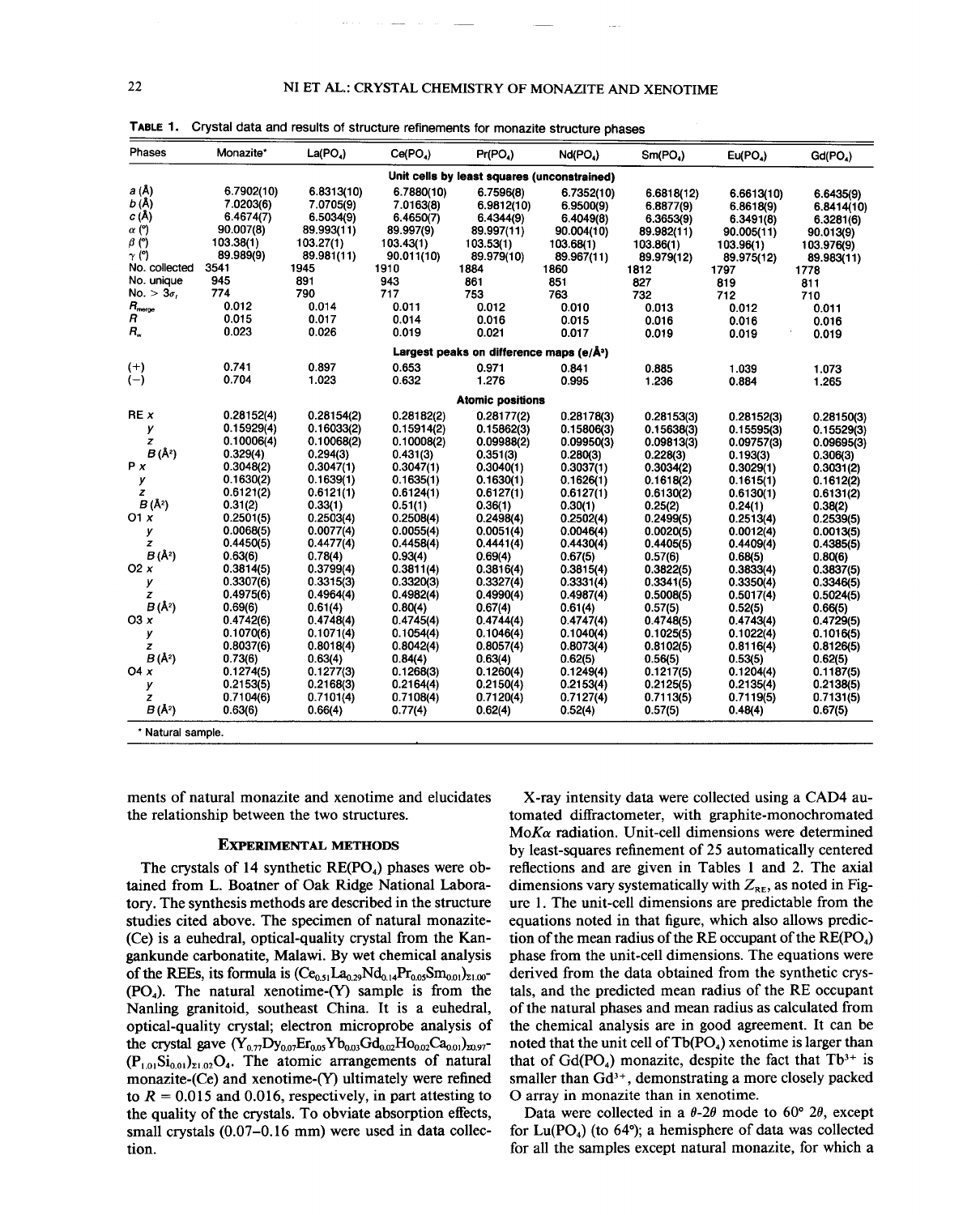| Phases                                      | Xenotime* | Tb(PO4)    | Dy(PO <sub>4</sub> ) | Ho(PO <sub>4</sub> )                                 | Er(PO <sub>4</sub> ) | Tm(PO <sub>4</sub> ) | Yb(PO4)   | Lu(PO <sub>a</sub> ) |
|---------------------------------------------|-----------|------------|----------------------|------------------------------------------------------|----------------------|----------------------|-----------|----------------------|
| Unit cells by least squares (unconstrained) |           |            |                      |                                                      |                      |                      |           |                      |
| <i>a</i> (Å)                                | 6.8951(6) | 6.9319(12) | 6.9046(12)           | 6.8772(8)                                            | 6.8510(13)           | 6.8297(7)            | 6.8083(9) | 6.7848(14)           |
| b (Å)                                       | 6.8943(5) | 6.9299(11) | 6.9057(9)            | 6.8773(12)                                           | 6.8505(16)           | 6.8290(10)           | 6.8103(6) | 6.7807(10)           |
| c (Å)                                       | 6.0276(6) | 6.0606(11) | 6.0384(6)            | 6.0176(8)                                            | 5.9968(10)           | 5.9798(10)           | 5.9639(5) | 5.9467(6)            |
| $\alpha$ (°)                                | 89.993(7) | 90.016(14) | 90.013(9)            | 90.004(13)                                           | 89.986(16)           | 90.009(12)           | 89.987(7) | 89.969(10)           |
| $\beta$ (°)                                 | 90.012(8) | 89.997(14) | 90.019(12)           | 89.991(10)                                           | 89.963(14)           | 89.967(11)           | 89.997(9) | 90.008(12)           |
| $\gamma$ (°)                                | 90.018(7) | 89.997(13) | 90.006(13)           | 89.988(13)                                           | 90.026(17)           | 89.996(10)           | 90.019(9) | 90.010(14)           |
| No. collected                               | 919       | 924        | 922                  | 903                                                  | 891                  | 884                  | 890       | 1046                 |
| No. unique                                  | 145       | 135        | 134                  | 132                                                  | 130                  | 129                  | 128       | 151                  |
| $3\sigma$<br>No. >                          | 109       | 113        | 112                  | 111                                                  | 108                  | 107                  | 97        | 119                  |
| $R_{\text{merge}}$                          | 0.018     | 0.010      | 0.011                | 0.014                                                | 0.014                | 0.020                | 0.013     | 0.016                |
| R                                           | 0.016     | 0.009      | 0.008                | 0.015                                                | 0.012                | 0.017                | 0.013     | 0.009                |
| $R_{\nu}$                                   | 0.028     | 0.019      | 0.019                | 0.021                                                | 0.022                | 0.026                | 0.033     | 0.012                |
|                                             |           |            |                      | Largest peaks on difference maps (e/Å <sup>3</sup> ) |                      |                      |           |                      |
| $(+)$                                       | 0.624     | 0.464      | 0.496                | 0.669                                                | 1.105                | 0.934                | 0.817     | 0.978                |
| $(-)$                                       | 0.766     | 0.498      | 0.537                | 1.283                                                | 0.922                | 1.187                | 0.734     | 0.802                |
|                                             |           |            |                      | <b>Atomic positions</b>                              |                      |                      |           |                      |
| REX                                         | 0         | 0          | 0                    | 0                                                    | 0                    | 0                    | 0         | 0                    |
| у                                           | 0.75      | 0.75       | 0.75                 | 0.75                                                 | 0.75                 | 0.75                 | 0.75      | 0.75                 |
| z                                           | 0.125     | 0.125      | 0.125                | 0.125                                                | 0.125                | 0.125                | 0.125     | 0.125                |
| B(A <sup>2</sup> )                          | 0.455(7)  | 0.350(4)   | 0.346(4)             | 0.049(6)                                             | 0.406(7)             | 0.104(7)             | 0.28(1)   | 0.245(2)             |
| P X                                         | 0         | 0          | 0                    | 0                                                    | 0                    | 0                    | 0         | 0                    |
| у                                           | 0.25      | 0.25       | 0.25                 | 0.25                                                 | 0.25                 | 0.25                 | 0.25      | 0.25                 |
| z                                           | 0.375     | 0.375      | 0.375                | 0.375                                                | 0.375                | 0.375                | 0.375     | 0.375                |
| $B(\AA^2)$                                  | 0.62(2)   | 0.43(2)    | 0.43(2)              | 0.26(4)                                              | 0.48(4)              | 0.14(4)              | 0.50(7)   | 0.31(2)              |
| $O \times$                                  | Ω         | n          | Ω                    | Ω                                                    | 0                    | Ω                    | O         | o                    |
| у                                           | 0.0753(6) | 0.0764(5)  | 0.0760(6)            | 0.0757(8)                                            | 0.0743(9)            | 0.072(1)             | 0.074(1)  | 0.0735(4)            |
| z                                           | 0.2158(6) | 0.2175(5)  | 0.2162(6)            | 0.2165(8)                                            | 0.216(1)             | 0.213(1)             | 0.215(1)  | 0.2138(4)            |
| B (Å2)                                      | 0.94(6)   | 0.60(5)    | 0.61(5)              | 0.38(8)                                              | 0.65(9)              | 0.3(1)               | 0.5(1)    | 0.52(4)              |
| * Natural sample.                           |           |            |                      |                                                      |                      |                      |           |                      |

TABLE 2. Crystal data and results of structure refinements for xenotime structure phases

full sphere was collected. Other experimental conditions are listed in Tables I and 2. Data reduction and refinement procedures are as given in Ni et al. (1993). Atomic positions for the monazite samples are listed in Table I and for the xenotime samples in Table 2. Table 3 contains selected bond distances for natural monazite-(Ce), synthetic  $Ce(PO<sub>4</sub>)$ , natural xenotime- $(Y)$ , and synthetic  $Ho(PO<sub>4</sub>)$ . Table 4 contains anisotropic displacement parameters for all atoms in the structures, and Table 5 contains calculated and observed structure factors for all the samples.<sup>1</sup>

### DISCUSSION OF THE ATOMIC ARRANGEMENTS

Monazite has the space group  $P2<sub>1</sub>/n$ , and xenotime, a zircon isostructure, *14/amd.* Both structures have equal numbers of  $PO<sub>4</sub>$  tetrahedra and  $REO<sub>x</sub>$  polyhedra. Monazite incorporates the larger light lanthanides in a REO<sub>9</sub> polyhedron, whereas xenotime possesses a more regular REOs polyhedron that accommodates the smaller HRE elements, both structures reflecting the most common coordination number for the respective groups ofREE (Miyawaki and Nakai, 1987). The tetrahedra in both structure types are isolated, separated by intervening REO<sub>x</sub> polyhedra; 0 atoms in each structure coordinate to two RE and one P atoms. The fundamental atomic arrangements of monazite and xenotime are given in the aforementioned papers on the structures of the synthetic phases, which describe the structures as [001] chains formed of alternating RE polyhedra and phosphate tetrahedra (socalled polyhedron-tetrahedron chains). We expand on that



Fig. I. Variation of lattice parameters with RE element for synthetic RE(PO<sub>4</sub>) phases. RE radius from Shannon (1976). Open symbols denote natural phases analyzed in this study.

--

<sup>&</sup>lt;sup>1</sup> Tables 4 and 5 may be ordered as Document AM-95-578 from the Business Office, Mineralogical Society of America, 1130 Seventeenth Street NW, Suite 330, Washington, DC 20036, U.S.A. Please remit \$5.00 in advance for the microfiche.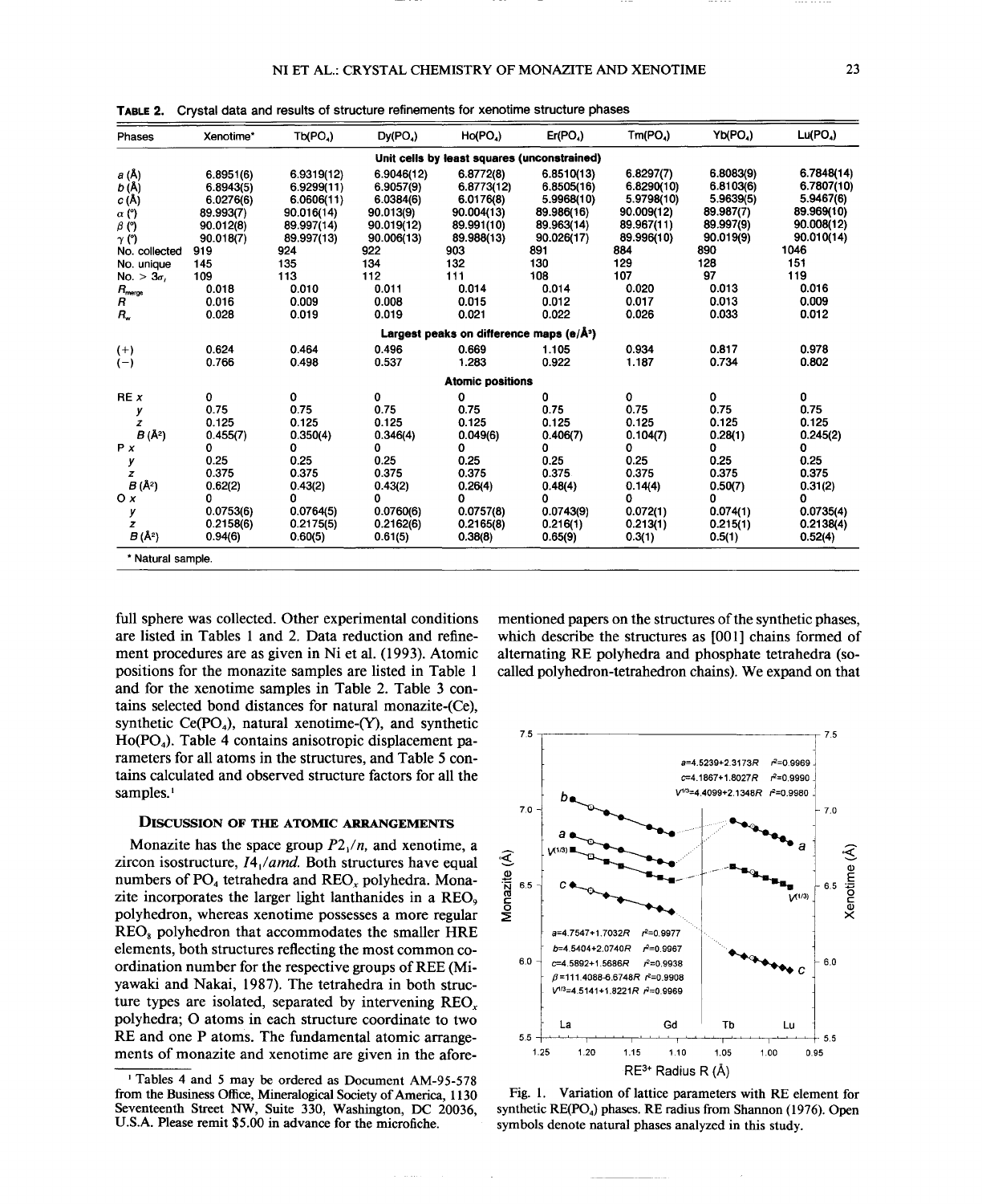| Atoms          | Distance                     | <b>Atoms</b>         | Distance |  |  |
|----------------|------------------------------|----------------------|----------|--|--|
|                | <b>Natural monazite-(Ce)</b> | Ce(PO4)              |          |  |  |
| <b>RE-01</b>   | 2.528(2)                     | $Ce-O1$              | 2.535(2) |  |  |
| O1'            | 2.461(2)                     | O1'                  | 2.452(3) |  |  |
| O2             | 2.776(3)                     | O <sub>2</sub>       | 2.783(2) |  |  |
| O2'            | 2.644(2)                     | O2'                  | 2.646(2) |  |  |
| O2"            | 2.573(2)                     | O2"                  | 2.563(2) |  |  |
| O3             | 2.585(3)                     | O <sub>3</sub>       | 2.584(3) |  |  |
| O3'            | 2.481(2)                     | O3'                  | 2.468(2) |  |  |
| O <sub>4</sub> | 2.526(2)                     | O4                   | 2.524(2) |  |  |
| O4'            | 2.455(2)                     | O4'                  | 2.446(2) |  |  |
| Mean           | 2.559                        | Mean                 | 2.556    |  |  |
| P-01           | 1.524(3)                     | P-01                 | 1.530(3) |  |  |
| Ο2             | 1.545(3)                     | <b>O2</b>            | 1.546(3) |  |  |
| O <sub>3</sub> | 1.534(3)                     | O <sub>3</sub>       | 1.539(2) |  |  |
| O4             | 1.531(3)                     | O <sub>4</sub>       | 1.535(3) |  |  |
| Mean           | 1.534                        | Mean                 | 1.538    |  |  |
| 01-02          | 2.437(4)                     | 01-02                | 2.451(4) |  |  |
| 03-04          | 2.414(4)                     | 03-04                | 2.425(3) |  |  |
| 01'-02'        | 3.403(6)                     | O1'-O2'              | 3.400(4) |  |  |
| O2'-O2"        | 2.867(6)                     | O2'-O2"              | 2.854(3) |  |  |
| O2"-O3'        | 2.793(5)                     | O2"-O3'              | 2.788(3) |  |  |
| O3'-O4'        | 2.831(6)                     | O3'-O4'              | 2.811(4) |  |  |
| O4'-O1'        | 2.970(6)                     | O4'-O1'              | 2.969(3) |  |  |
|                | <b>Natural xenotime-(Y)</b>  | Ho(PO <sub>a</sub> ) |          |  |  |
| $Y-O \times 4$ | 2.382(4)                     | $Ho-O \times 4$      | 2.379(5) |  |  |
| $O' \times 4$  | 2.309(4)                     | $O' \times 4$        | 2.307(5) |  |  |
| Mean           | 2.346                        | Mean                 | 2.343    |  |  |
| $P-O \times 4$ | 1.540(4)                     | $P-O \times 4$       | 1.532(5) |  |  |
| O-O            | 2.409(7)                     | o-o                  | 2.397(8) |  |  |
| $O-O'$         | 2.801(7)                     | $O-O'$               | 2.806(7) |  |  |
| $O-O'$         | 2.958(7)                     | $O-O'$               | 2.953(6) |  |  |
| O'-O'          | 3.355(8)                     | O'-O'                | 3.354(6) |  |  |

TABLE 3. Selected interatomic distances (A) for natural and synthetic monazite and xenotime



Fig. 2. Atomic arrangements of monazite (top) and xenotime (bottom). Polyhedral projections down [100] illustrate the similarity between the two atomic arrangements. Ball and stick chains and atomic nomenclature for each structure are depicted to right; ball and stick depictions are rotated about c\* for clarity of viewing. Dashed line outlines polyhedron-tetrahedron chain illustrated on right. Open circles represent RE atoms.



Fig. 3. RE-P distance in polyhedron-tetrahedron chains in synthetic monazite and xenotime phases. RE radius from Shannon (1976).

description here and offer the relationship between the chains in the two phases.

Figure 2 depicts the polyhedron-tetrahedron chains in the two  $RE(PO<sub>4</sub>)$  structures. The chains differ principally in the coordination of the RE component of the chain, with HREO<sub>s</sub> coordination in the xenotime chain and LREO<sub>9</sub> polyhedron in the monazite chain. The chains extend along [001] by sharing tetrahedral edges with RE polyhedra; there are four chains per unit cell in each mineral. The chains are linked laterally [in (001)] by sharing edges of adjacent  $REO<sub>x</sub>$  polyhedra (Fig. 2). As the structural aspects of both monazite and xenotime can be represented by these polyhedron-tetrahedron chains, discussion of the crystal-chemical details of the phases can focus



Fig. 4. Selected RE-O bond distances in synthetic RE(PO.) phases.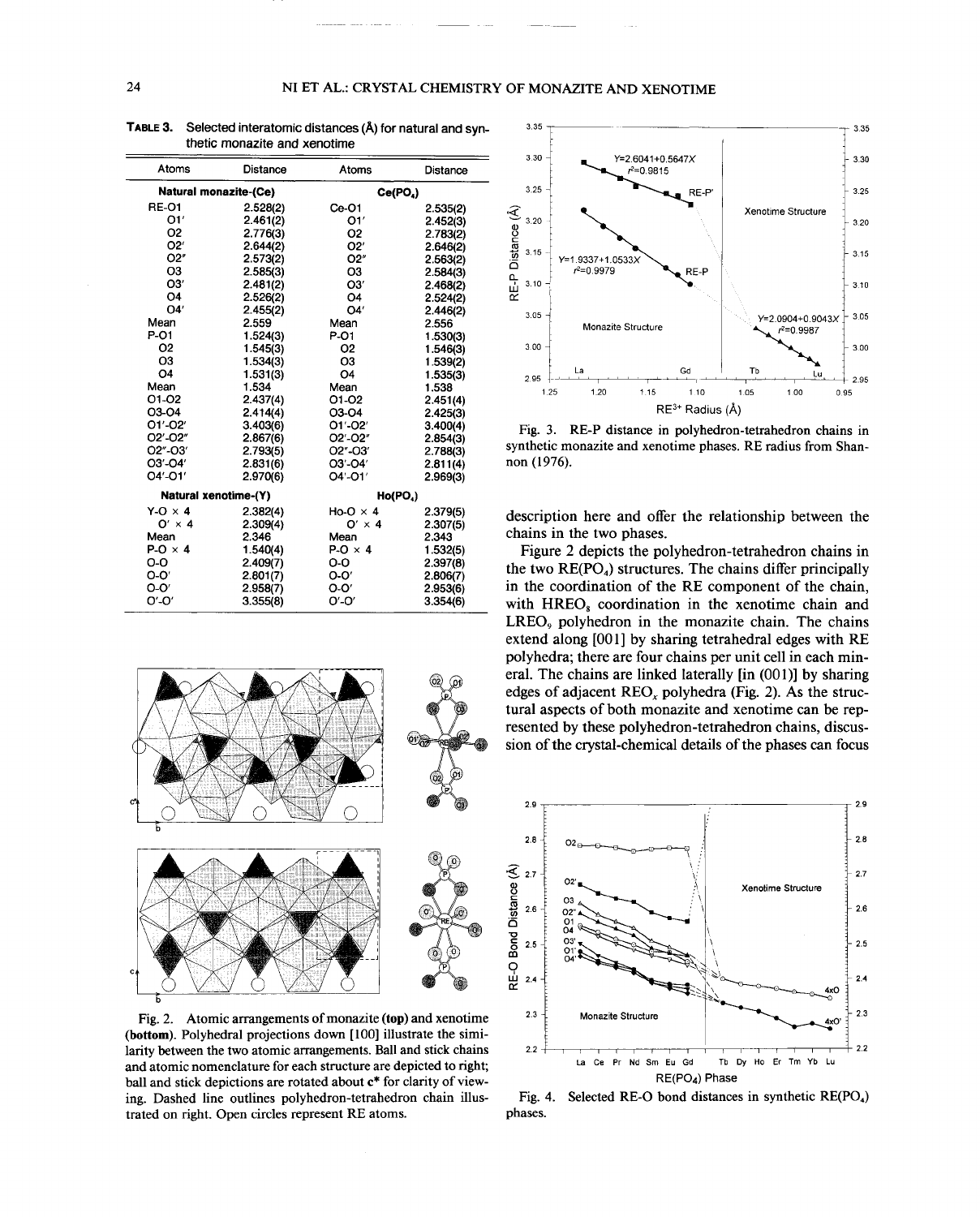

Fig. 5. Comparison of monazite and xenotime phases projected down [001], with unit cells outlined by dashed line. The diagran illustrate the changes in RE-O bonds that occur during the "transition" between the monazite and xenotime phases. The arrows in the left diagram depict the direction of shifts in (100) planes of phosphate tetrahedra required to relate the monazite phosphate planes to those in xenotime. Larger open circles represent RE atoms; smaller circles represent 0 atoms.

on the regular changes in properties of the polyhedron and tetrahedron with  $Z_{RE}$ .

As expected, intrachain RE-P distances vary regularly with  $Z_{RE}$ . In the monazite structure, two distinct RE-P distances (RE-P, RE-P') exist along the chain, as compared with one in the xenotime structure. Figure 3 depicts the variation of RE-P distances with the radius of REE. The shorter RE-P distances in the monazite polyhedrontetrahedron chain and the RE-P distance in the xenotime polyhedron-tetrahedron chain vary linearly with RE radius, with a slope close to 1. The cation-cation distances are extremely short for trivalent and pentavalent cations; for example, in several of the xenotime structures the P-REE distance is  $<$ 3 Å, and yet REE-O bond distances of  $>$  3 Å are commonly reported. The cation-cation repulsion that results from this close approach is mitigated by short 0-0 distances on the intervening tetrahedral edge. These 0-0 distances are as short as 2.39 A and exhibit a general decrease with decreasing radius of the RE substituent. That these RE-P distances are a function of RE radius and are independent of structure type suggests that crystallographic properties along [001] are similar for both structure types and validates the [001] polyhedron-tetrahedron chain comparison of the atomic arrangements.

Xenotime has two  $(x 4)$  unique RE-O bond distances, whereas monazite has nine unique RE-O bond distances. Regular variation of these RE-O distances occurs with  $Z_{RE}$  in the two structures; Figure 4 illustrates the RE-O bond distances in the synthetic  $RE(PO<sub>4</sub>)$  phases. As will be detailed below, the RE polyhedra in the two structures are similar; the RE cation in monazite bonds to an 02' atom that is extra relative to xenotime as a result of the incorporation of the larger LREE.

# MONAZITE-XENOTIME STRUCTURAL RELATIONSHIPS

The structural relationships between monazite and xenotime have not been previously elucidated. The relationship between the atomic arrangements is clearly evident, however, in the juxtaposition of [001] projections of the two structures. As illustrated in Figure 5, the phosphate tetrahedra in both structures exist in planes perpendicular to a\*, with two such planes in the unit cell of each phase; each of these tetrahedra represents the projection of a polyhedron-tetrahedron chain. In monazite, the tetrahedra in adjacent (100) planes are offset from each other principally along [010], and 0-0 edges of the tetrahedra are inclined to the crystallographic axes; in xenotime, the tetrahedra are in rows parallel to a and **b,** and the shared edges of the tetahedron are parallel to a or b. The structures are related by these shifts of the (l00) planes (2.23 Å along [010] and  $\frac{1}{2}a \cos \beta = 0.79$  Å along [001], as shown in Fig. 5) and a slight rotation of the tetrahedron about [001].

Given the similarities of the crystal-chemical properties of the REEs save for ionic radius, the existence of two  $RE(PO<sub>4</sub>)$  structures must result to a large extent from the incorporation of REEs of different sizes. In xenotime, the atomic arrangement accommodates the smaller HREE in the  $\text{REO}_8$  polyhedron, the most common coordination for the HREE (Miyawaki and Nakai, 1987). However, Tb is the largest REE that the structure accommodates; to incorporate larger RE elements, a "transition" occurs that creates a larger REO<sub>9</sub> polyhedron, the most common coordination for the LREE (Miyawaki and Nakai, 1987). The "transition" occurs by the shift of the neighboring (100) planes, as explained above.